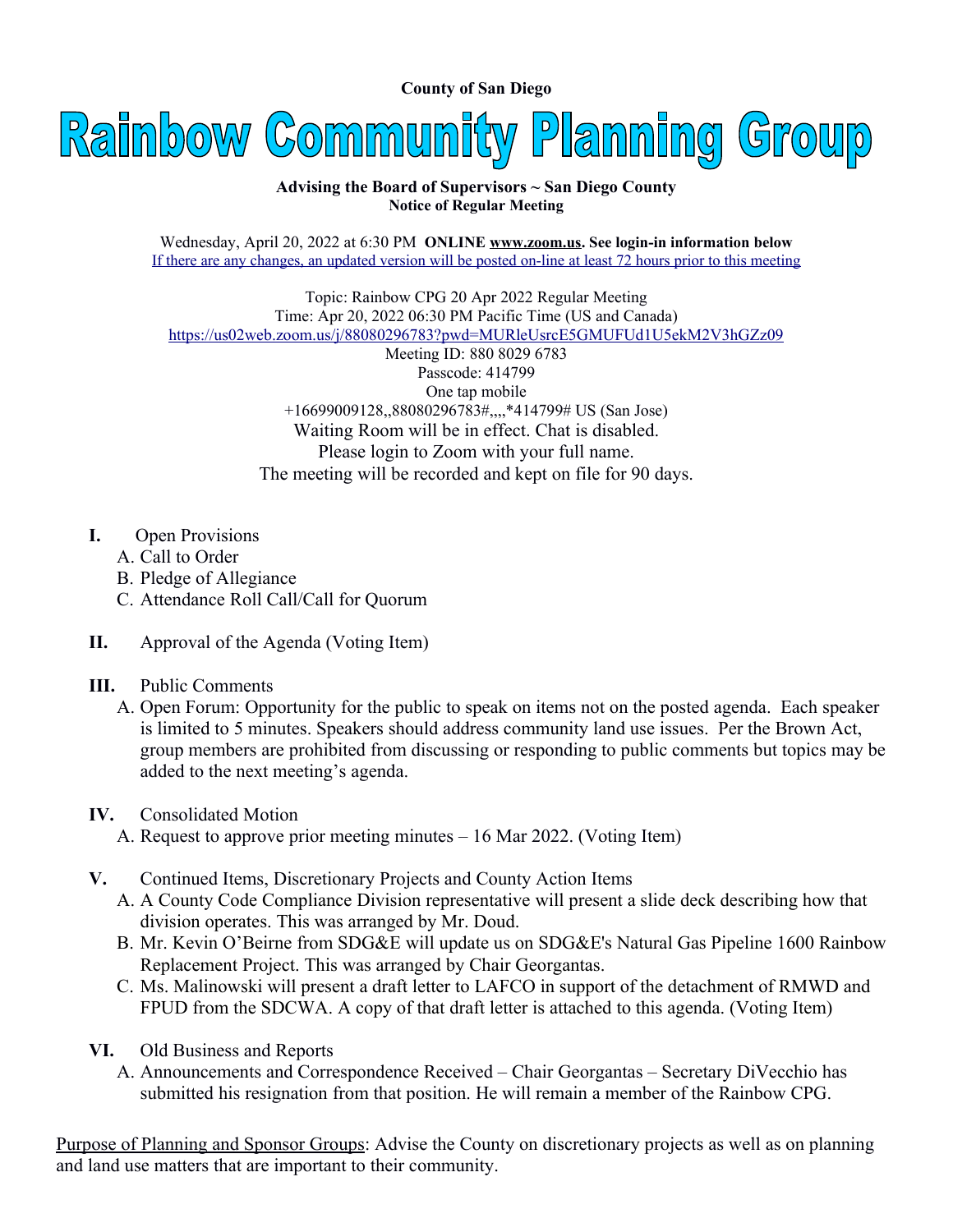- B. Architectural Subcommittee Report Ms. Malinowski
- C. Social Media Subcommittee Report Ms. Malinowski
- D. Parks and Beautification Subcommittee Report Mrs. Sheehan
- E. I-15 Corridor Design Review Board Mr. Doud
- F. Roads and traffic status Dr. Kurland
- G. Water and Environmental Issues Report Dr. Kurland
- H. ARC Update & Community News Chair Georgantas
- I. Cannabis and Social Equity Program update Mr. Doud
- J. Vallecitos School District update Dr. Kurland
- K. Rainbow CPG Boundary Realignment continuing discussion.
- L. Member/Administrative Reports

## **VII.** New Business

- A. Election will be held for Secretary to replace Mr. DiVecchio. (Voting item)
- **VIII.** Call for Agenda Items for next meeting.
	- A. Agenda items can be submitted up until the next meeting's agenda is posted at the meeting site.
	- B. Continuance of Teleconferencing Meeting Option Pursuant to Government Code Section 54953(e). Motion: Pursuant to Government Code section 54953(e)(3), a motion to find the legislative body has reconsidered the circumstances of the State of Emergency and state and local officials continue to recommend measures to promote social distancing. (Voting Item)
- **IX.** Adjournment

Respectfully submitted, Mark DiVecchio Secretary, RCPG

Purpose of Planning and Sponsor Groups: Advise the County on discretionary projects as well as on planning and land use matters that are important to their community.